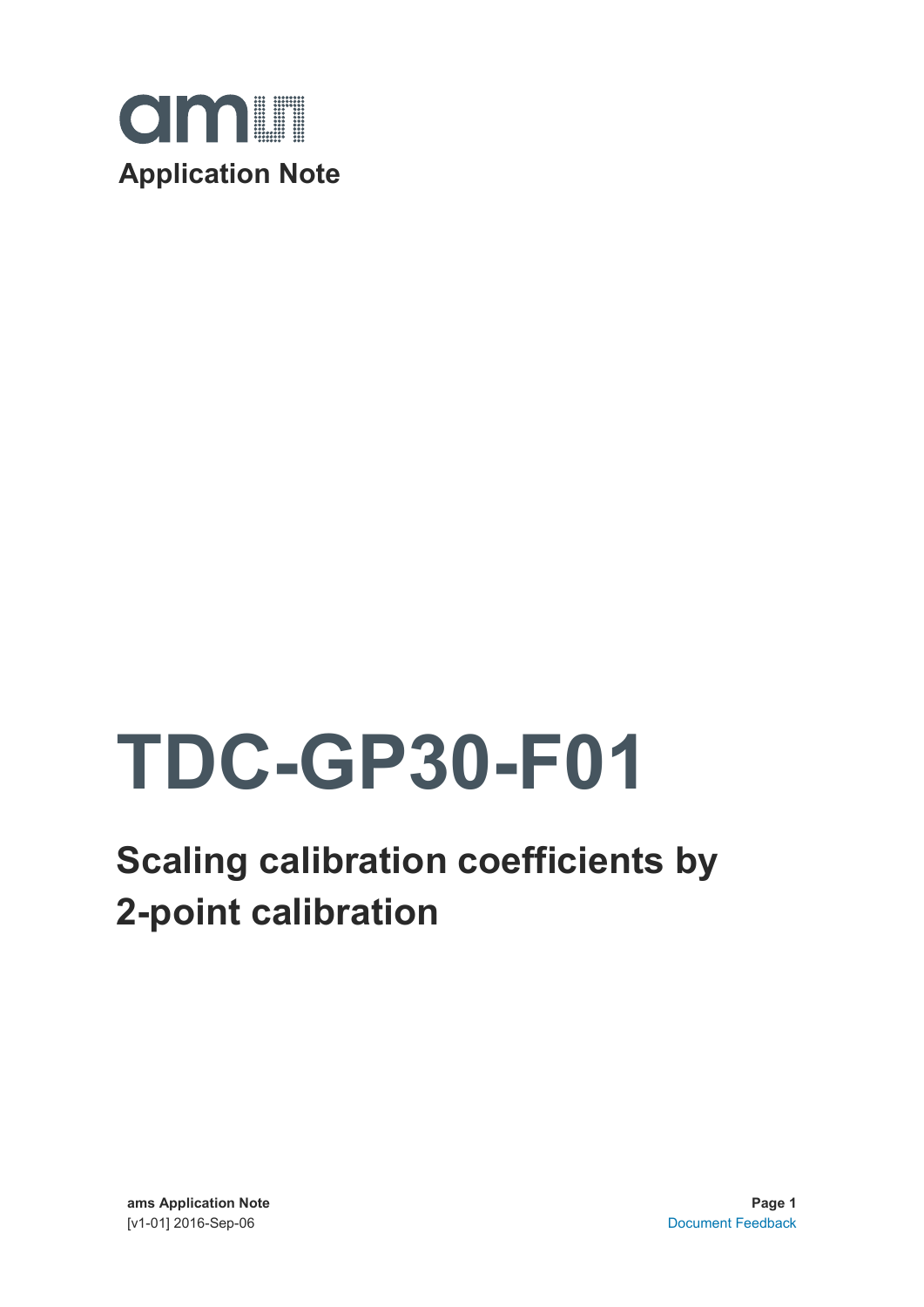### am

### **Content Guide**

| 1              |  |
|----------------|--|
| 2              |  |
| 3              |  |
| 3.1            |  |
| 3.2            |  |
| 3.3            |  |
| $\overline{4}$ |  |
| 4.1            |  |
| 4.1.1          |  |
| 4.1.2          |  |
| 4.1.3          |  |
| 5              |  |
| 6              |  |
| $\overline{7}$ |  |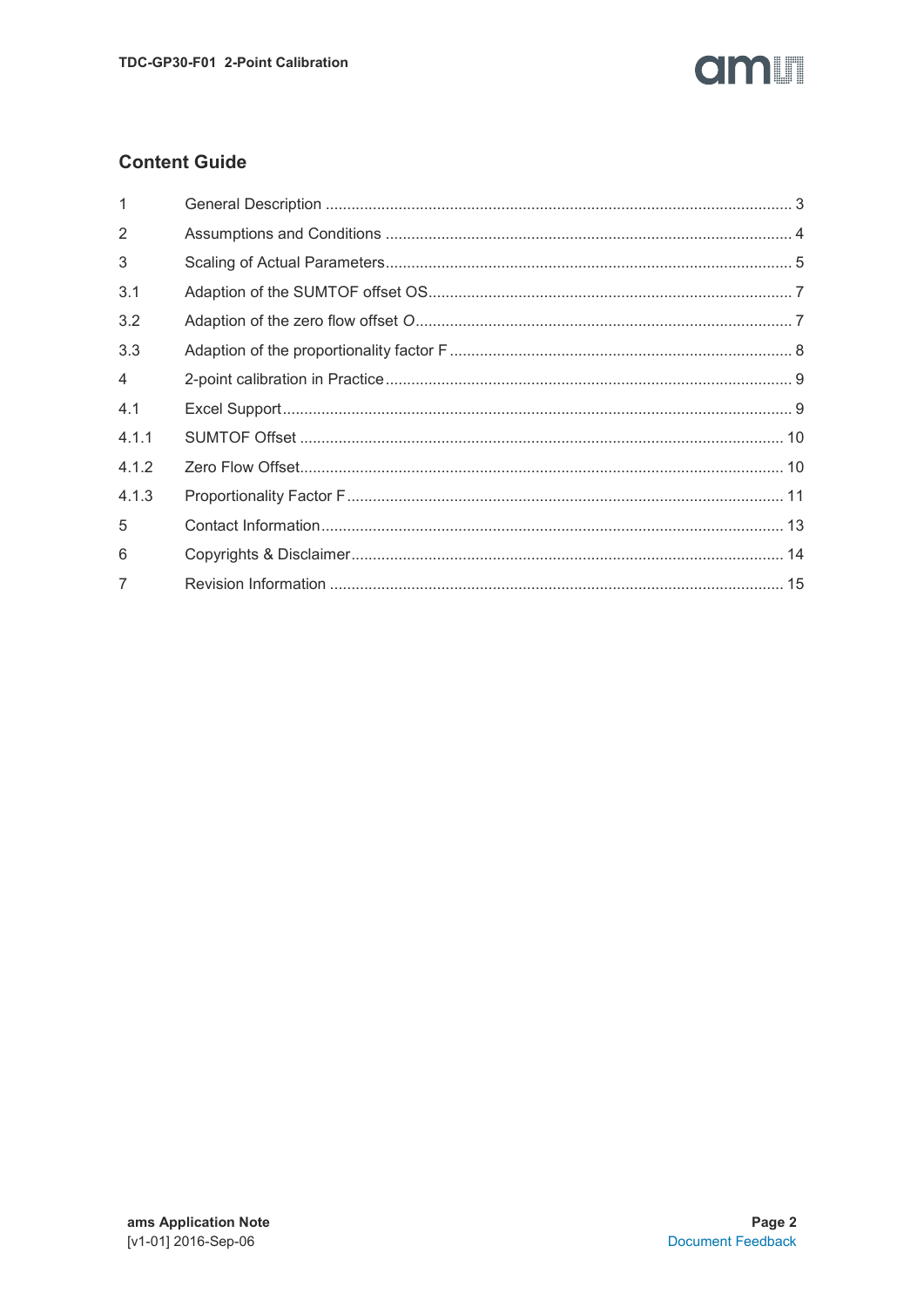#### <span id="page-2-0"></span>**1 General Description**

The ams TDC-GP30-F01 comes with firmware that supports calibration methods for individual spool pieces. While a complete characterization for the design demands a wide set of measurement data, mass production should be more efficient. Therefore, the firmware supports a 2-point calibration in production, assuming that the set of non-linear coefficients (evaluated during development) is typical and valid for all devices.

Figure 1: Full characterization during development vs. 2-point calibration in production



In this document we discuss the proposed method to adapt calibration coefficients, gained from a basic characterization of a particular spool piece design, into individual calibration coefficients for each device in production. For details on chip and firmware structure and function, please refer to the corresponding manuals in the GP30 documentation.

In principle, it would be possible to do a full characterization of each single spool piece, using a vast number of measurements and creating a completely autonomous set of calibration coefficients for each device. Of course, this is not at all desirable or even reasonable for mass production. Instead, a well-qualified and complete characterization is done during development phase, based on a representative sample lot of devices, and resulting in a general set of calibration coefficients. In production, these coefficients are adapted for each individual device using a minimum number of measurements. According to legal regulation, at least one flow measurement for each device is strictly required. The following proposal aims at using only this one flow measurement, and in addition one zero-flow measurement.

It should be pointed out that the methods and scaling rules discussed in this document have to be understood as a proposal. It is believed to be usable and reasonable, but it remains the customer's responsibility to check the validity and applicability. Of course, GP30 firmware and hardware permit the use of more advanced calibration methods, which may improve accuracy or which may be more advantageous in the particular case of the customer. Some approaches for more complex scaling rules are discussed at the end of the next two sections. It remains the customer's free decision which degree of effort is required or justified to suit his needs.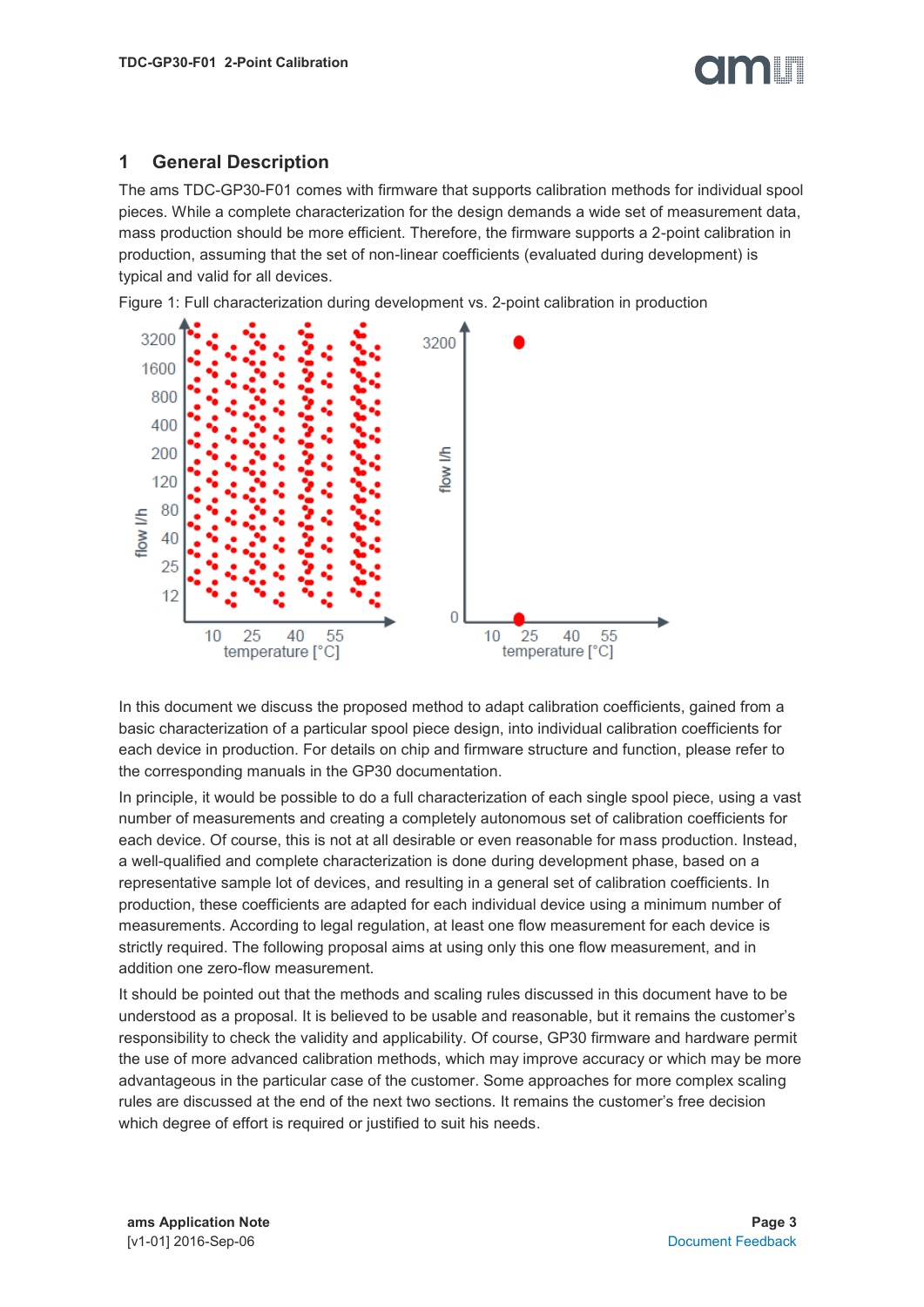### **TIONET**

#### <span id="page-3-0"></span>**2 Assumptions and Conditions**

The proposed method for production calibration using only one flow measurement and one zeroflow measurement rely on a number of assumptions which depend on production quality and aging behavior. It should be clear that with ideal tolerance-free and non-aging devices, no calibration in production would be needed and the same set of calibration coefficients would fit all devices. From measurement experience, this is unfortunately not the case for real spool pieces. The following properties will usually need an individual adjustment:

- 1 Linear proportionality factor *F* between measured DIFTOF (or flow speed) and actual flow. *F* defines the simple proportionality between DIFTOF and flow in sufficiently linear flow regions (typically high flow). Note that *F* is a function of temperature.
- 2 Zero flow offset *O*. This offset is the remaining measurement error at Zero flow. In general, *O* is a function of temperature, too.
- 3 SUMTOF offset *OS*. This offset is used in temperature calculation and reflects the fact that the Up- and Down-TOF-measurements do not represent the actual physical travel time of the sound, but also include some additional time. *O<sup>S</sup>* is a general constant of the calibration and not dependent on temperature.

These three parameters can be calculated from two DIFTOF-measurements since each measurements provides two TOF results. Adapting the calibration coefficients according to the calculation of the three parameters at only one calibration measurement temperature Tm results in a valid individual set of calibration coefficients for the current spool piece, as long as the following conditions are sufficiently well fulfilled:

- The behavior of *F* and *O* over temperature remains unchanged. This means that the shape of the correction curve over temperature is valid for all devices, and the adaption of these curves is done just by scaling to the individual value of *F(Tm)* and setting the offset of  $O(T_m)$  to obtain the right value at  $T_m$ , respectively.
- Physical lengths of ultrasonic sound travel paths are not essentially changing. Then the adaption of *O<sup>S</sup>* is sufficient for a good temperature calculation from flow speed.
- The nonlinear corrections, calculated in the characterization phase in development, remain valid for the current device without changes and lead to sufficiently low measurement errors. This must be true both over DIFTOF as well as over temperature.

Of course, one additional condition must in any case be valid, no matter how the calibration coefficients are generated:

 Changes of device behavior over aging or due to environmental factors (like housing temperature or mechanical stress) must not result in measurement errors exceeding accuracy limits.

If any of these conditions is violated to an inacceptable extend, more complex measures have to be taken to obtain and preserve a sufficiently good individual device calibration. For example, if changes due to aging are too strong, the firmware would need to modify its own calibration coefficients during runtime. Of course this would require calculation rules for these changes. Up to now, no such rule was derived because no problems of that kind were observed. If, in another example, the housing temperature would influence the measurement too strongly, it would be necessary to measure this temperature and include its influence in flow calculation. Since such an extra effort is surely not desirable, it is recommended to exclude such influences by spool piece design.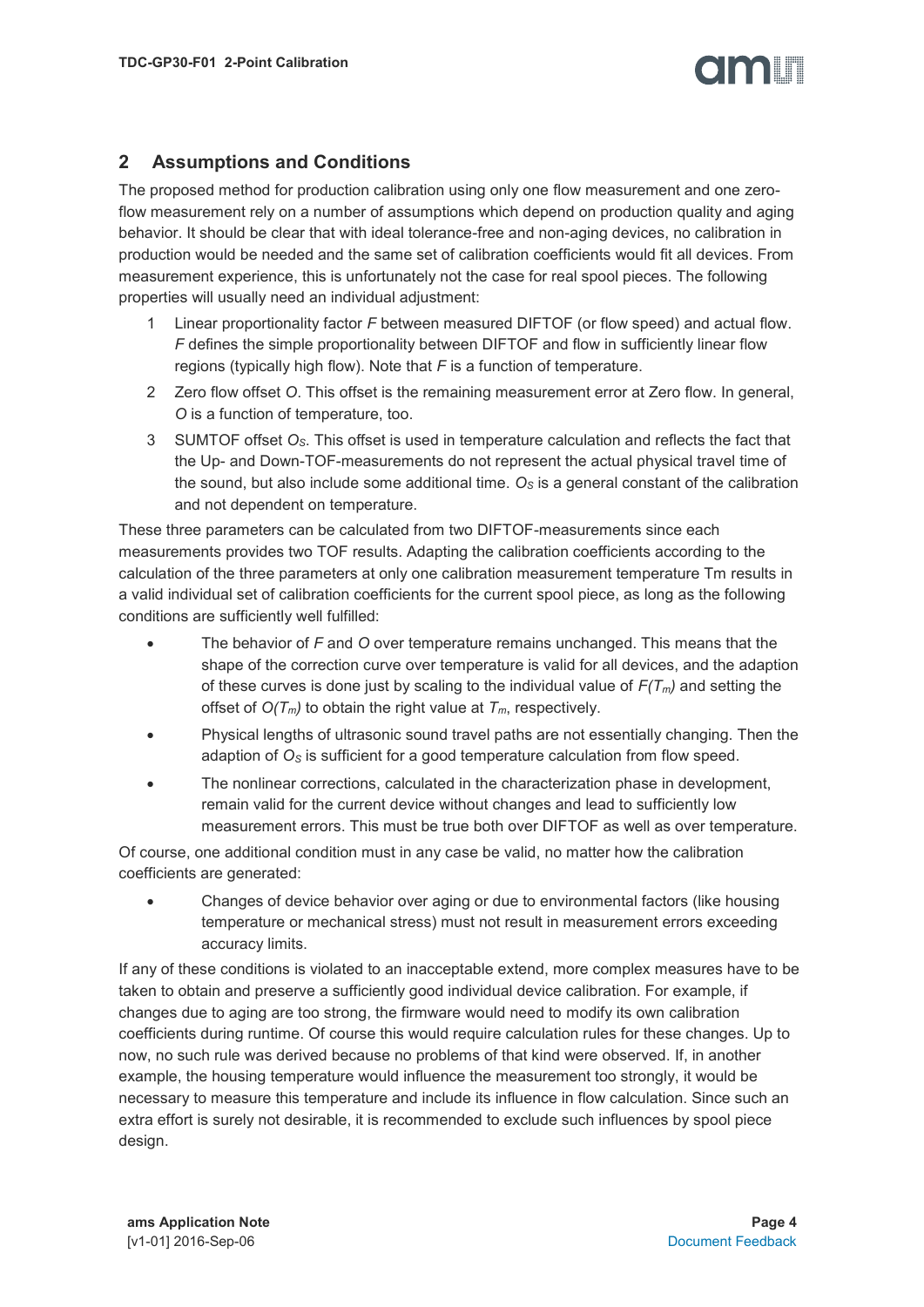

The same is recommended if the behavior of any of the mentioned parameters deviates too much over temperature among devices in production. When temperature dependence changes too strongly, and no calculation rule is found to determine this change from a measurement at only one temperature, production measurements at different temperatures are inevitable and can't be avoided by measures taken in chip firmware or hardware. Again, this is not at all desirable in production, so it is strongly recommended to make sure that devices from production fulfill the above conditions sufficiently well. Of course, it solely depends on customer's needs what "sufficiently well" means in this context – mainly on the desired measurement accuracy.

#### <span id="page-4-0"></span>**3 Scaling of Actual Parameters**

The following description refers to firmware data files for firmware version A1.A2.11.XX. In general, they apply to any set of calibration coefficients, when the location of parameters in the firmware data file is known.

Firmware data contains the complete configuration of the chip and the measurement setup as well as calibration data. Figure 2 shows an excerpt from the firmware data file GP30Y\_A1.A2.11.03.dat with the data that need to be adopted by 2-point calibration. The structure of the complete file is explained in the firmware manual. You can also read the comments in the original template file.

| $\sim$ 1991 $\sigma$ $\sim$ . The matrix divided that free a to be adopted. |                       |                                                                                                                                                      |                                       |  |  |  |
|-----------------------------------------------------------------------------|-----------------------|------------------------------------------------------------------------------------------------------------------------------------------------------|---------------------------------------|--|--|--|
| <b>Field</b><br>no.                                                         | <b>Hex</b><br>address | <b>Description and variable name</b>                                                                                                                 | Variable name,<br>format, description |  |  |  |
| 58                                                                          | 0x13A                 | SUMTOF offset $Os$ . This value determines the<br>calculated temperature.                                                                            | $OS$ fd0, raw TDC<br>values           |  |  |  |
| $62 - 64$                                                                   | $0x13E -$<br>0x140    | Zero flow offsets O at temperatures<br>TC <sub>2</sub> to TC <sub>4</sub>                                                                            | O, fd16, raw TDC<br>values            |  |  |  |
| $65 - 67$                                                                   | $0x141 -$<br>0x143    | Zero flow offset slopes S_O between<br>temperatures<br>TC1/TC2; TC2/TC3; TC3/TC4                                                                     | S O, fd16, raw TDC<br>values/K        |  |  |  |
| $68 - 70$                                                                   | $0x144 -$<br>0x146    | Proportionality factor F slopes S F between<br>temperatures TC1/TC2; TC2/TC3; TC3/TC4;<br>F here is the factor between flow speed and<br>actual flow | $S$ F, fd16 in<br>((I/h)/(m/s)/K)     |  |  |  |
| $71 - 73$                                                                   | $0x147 -$<br>0x149    | Proportionality factors F at temperatures<br>TC2 to TC4; F here is the factor between flow<br>speed and actual flow                                  | $F, f d 16$ in ((l/h)/(m/s)           |  |  |  |

Figure 2: Firmware data that need to be adopted

\* all variable names can be found in file GP30Y\_A1.D2.11.03.h, contained in the evaluation package

Each entry of the firmware data is a 32 bit word. If this word represents a number, the following notation is used: The hexadecimal numbers  $x_{hex}$  are either int (integer) and can be directly converted decimal numbers, or fdN, for example fd16. The latter means N, for example 16, floating digits, and the corresponding decimal number  $x_d$  is calculated as

#### $x_d = HEX\_TO\_DEC(x_{hex})/2^N$ [1]

It is important to understand how the coefficients are formatted and how calibration curves are modelled in the firmware data files. Of course, all values given in hexadecimal first have to be converted into integer.

The case of SUMTOF offset *O<sup>S</sup>* is simplest – this is just a time value, given in raw TDC units. To convert into ns, multiply by the high-speed clock period  $(\sim 250 \text{ ns})$  and divide by  $2^{16}$ .

The parameters *F* and *O* depend on temperature and are – for simplified calculation routines – represented as given points (at three of the four calibration temperatures *TC1 to TC4*, see table

**ams Application Note Page 5** [v1-01] 2016-Sep-06 [Document Feedback](http://www.ams.com/Document-Feedback)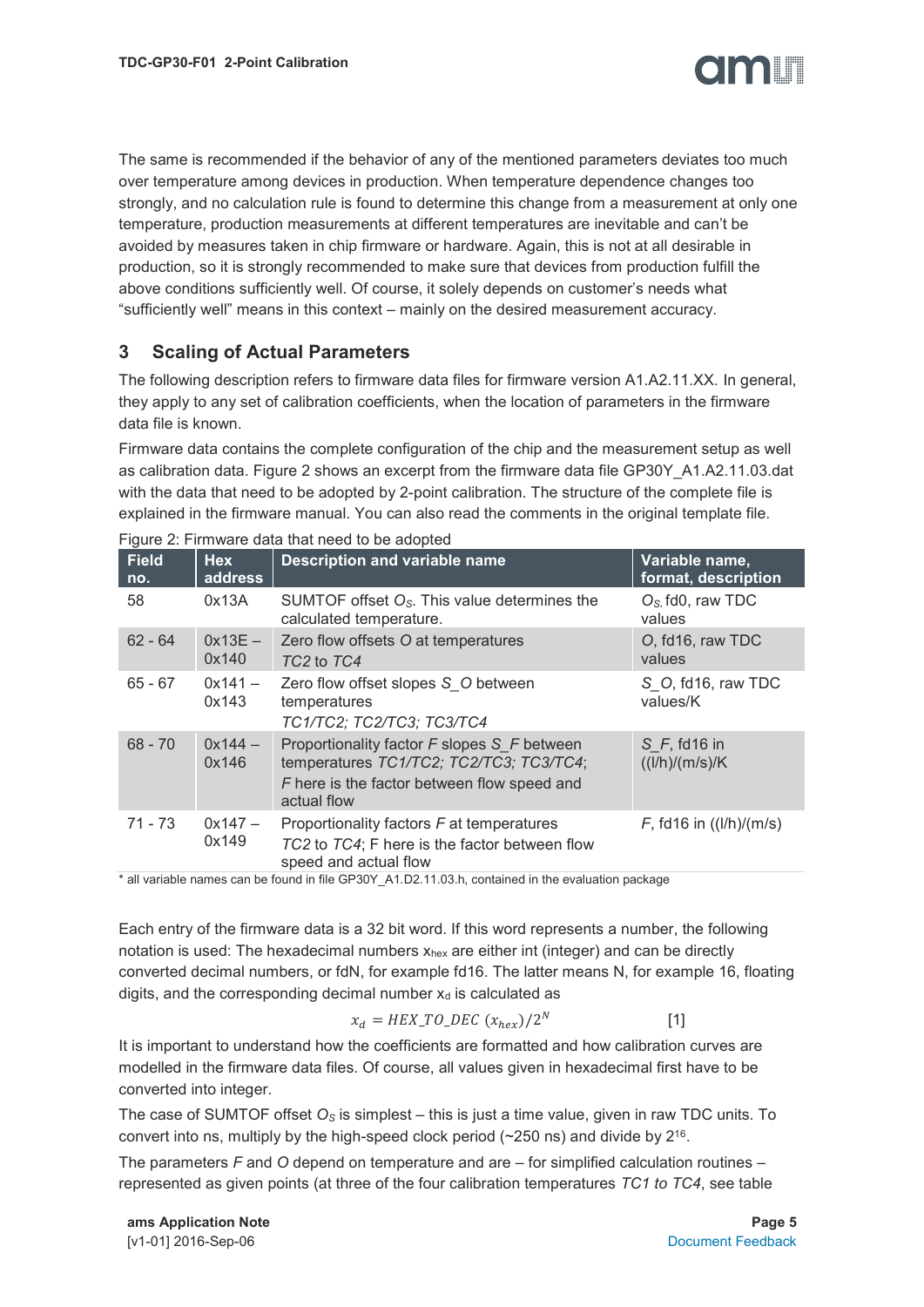

field Nr 54 -57) and linear slopes between those points. The points for *F* are given in (l/h)/(m/s), since *F* is implemented as the factor between the calculated flow speed and the actual flow. Points for *O* are in also in raw TDC units, but fd16. With a zero flow offset point *Ops* in picoseconds, calculate the data entry in hexadecimal *Ohex* as

$$
O_{hex} = DEC\_TO\_HEX \left( \frac{2^{32}}{1000*250} O_{ps} \right)
$$
 [2]

Of course, all corresponding slopes *S\_O* and *S\_F* have the same unit as the points, divided by Kelvin.

Just as a reminder, the following flow chart sketches the calibration procedure in development and production.



Within this document, we assume that the characterization of the spool piece design in development was done, and a general set of calibration coefficients is available as firmware data file (reference calibration). Note that of course characterization in development and later measurements of production devices have to be done with identical configuration settings to avoid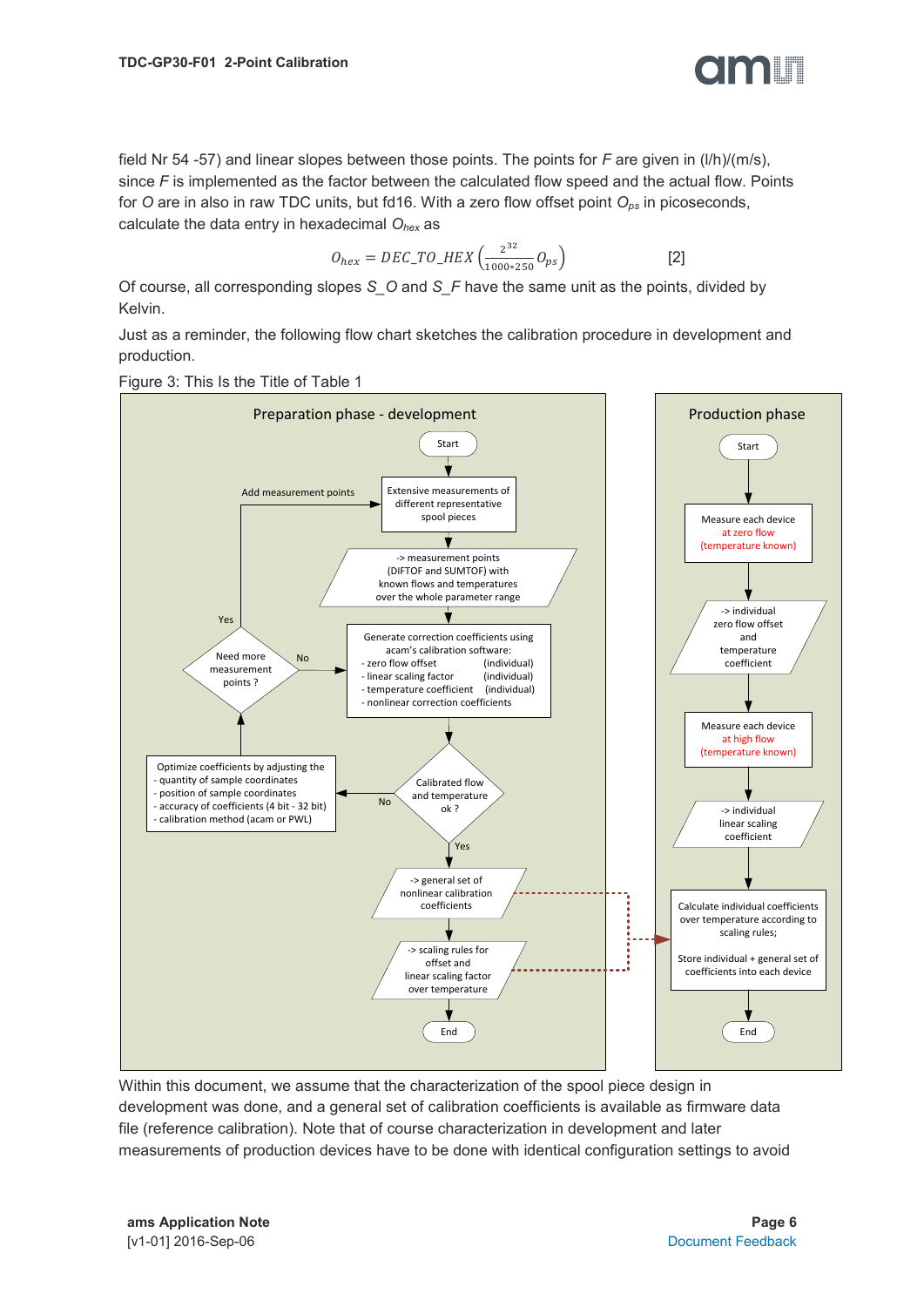deviations in measurement results. Now the question is how to modify the parameters in table figure 2, based on a zero flow and one flow measurement at known temperature.

#### <span id="page-6-0"></span>**3.1 Adaption of the SUMTOF offset OS**

The SUMTOF offset *O<sup>S</sup>* determines, in combination with the sound path distances with and without flow *S<sup>f</sup>* and *S0*, the temperature calculated from speed of sound. During basic characterization, the sound path distance with flow Sf is an arbitrary constant which should be set to a reasonable geometrical value, for example the 0.06m distance between the two mirrors in a typical DN20 spool piece. Distance without flow *S<sup>0</sup>* and SUMTOF offset *O<sup>S</sup>* are then results of the characterization – this requires exactly two measurements at two different temperatures during development (at any flow). Since the mechanical distances should remain more or less constant, it is sufficient in production to adapt only the SUMTOF offset *O<sup>S</sup>* using one single measurement (either the zero flow or the flow measurement, it doesn't matter) at an arbitrary, but known calibration temperature Tm.

The simplest thing to do is to run the firmware and adjust the SUMTOF offset *O<sup>S</sup>* – actually the value in field 58 – until the calculated temperature resembles the measurement temperature Tm. This method can also be used in production. It is also possible to calculate the new SUMTOF offset *O<sup>S</sup>* directly, but this requires the knowledge of the ultrasound speed vc at the calibration measurement temperature *Tm*. This value can be found from functions given in various publications, for example Del Grosso, V. A., Mader, C. W. (1972); Speed of Sound in Pure Water,

J. Acoust. Soc. Am., Vol.52, S.1442-1446. Then, the adapted *O<sup>S</sup>* can be calculated from the measured SUMTOF as

 $O_S$  = SUMTOF  $- 2*(S_0 + S_f)/V_c$ 

This calculation is actually less accurate as the simple method before, if the applied approximation for ultrasound speed differs from the implementation in the chip.

Example:

Measured SUMTOF is 142319 ns at a temperature of 26.2 °C, which corresponds to a speed of sound of 1500.67 m/s. Reference path lengths are *S<sup>0</sup>* = 0.018509m (0x000004BD, field 61),  $S_f$  = 0.06m (0x00000F5C, field 60). This yields an adapted SUMTOF  $O_s$  = 37687 ns. To convert into

raw TDC values, multiply by 2<sup>16</sup> and divide by the high speed clock period (here for example 249.41ns; take the high speed clock calibration into account correctly, or use raw TDC values everywhere). This is in hexadecimal 0x00971AC6. This number is written to field 58 in the adapted firmware data file.

The method for calculating the temperature from the speed of sound in water completely relies on the accuracy of the known ultrasound speed relation and, on the other hand, on the stability of distances from device characterization. This is the reason why measurements over temperature are not necessary any more after characterization. The described method guarantees a correct temperature result at the calibration measurement temperature  $T<sub>m</sub>$ . If deviating results are found at different temperatures, it must be checked if in fact the distances of the sound paths may have changed too much. Another reason could be that the medium may not be pure water. It is in principle possible to adapt the speed of sound curve for different media (through parameters 74 – 77 in the firmware data file). If this is desired, please contact ams.

#### <span id="page-6-1"></span>**3.2 Adaption of the zero flow offset** *O*

The fully correct method is described further below. But in an optimized design with GP30Y, the zero flow offset is small and in addition has a small temperature dependence. This is the most simple case where all zero flow offset slopes *S\_O* are zero and all sample points *O(TCX)* are equal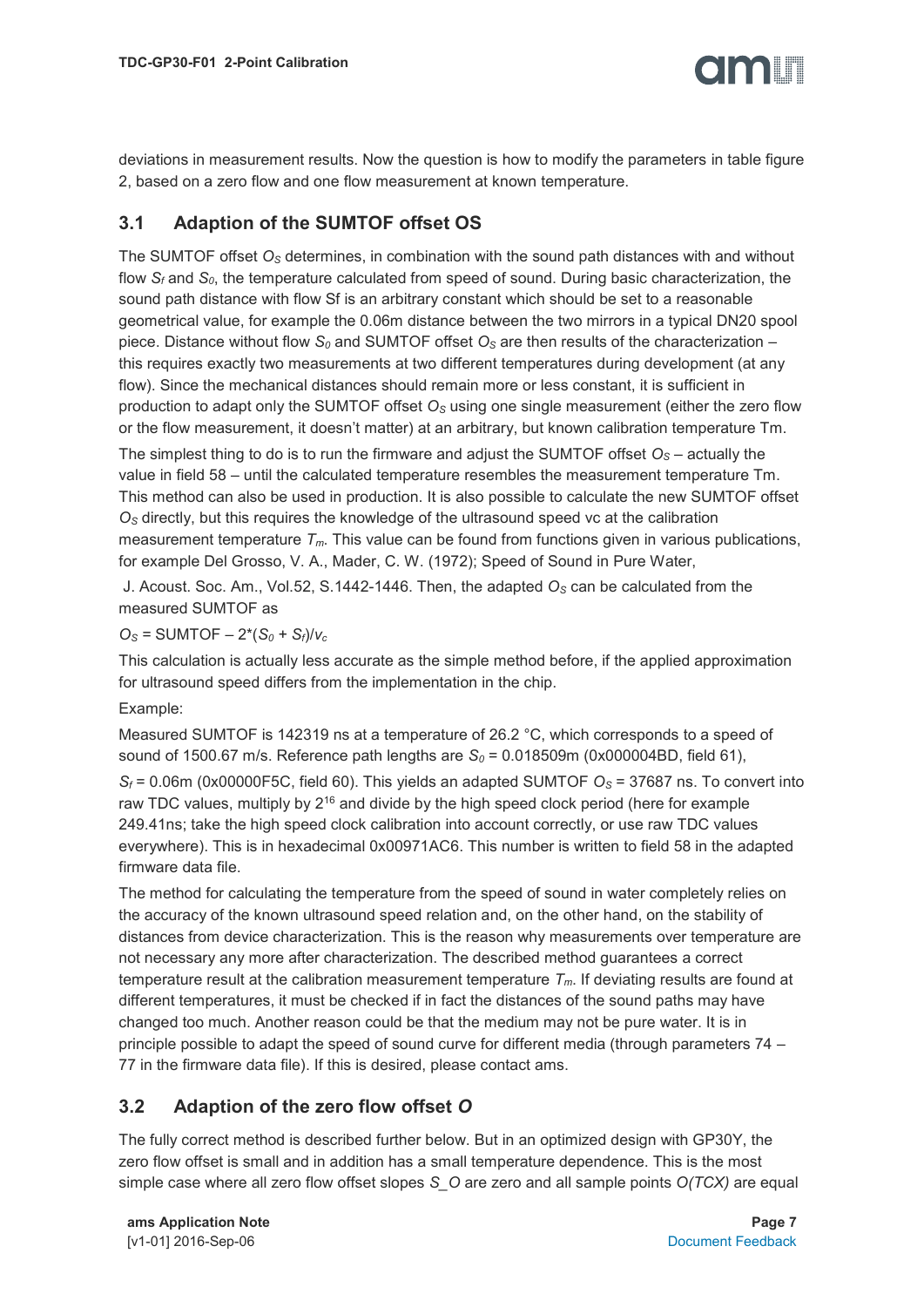

– the correction curve is a constant. Then simply all three sample points *O(TCX)* must be set to the measured zero flow offset (of course using the right format as given above).

#### Example:

Measured zero flow offset *O<sup>C</sup>* (at zero flow, averaged over e.g. 256 measurements) is -20ps. Multiplying by 2<sup>32</sup>/250,000 and converting into two's complement hexadecimal (32 bit) yields 0xFFFAC1D3 (note the negative sign which is expressed in MSB=1). This number is written to fields 62 – 64 in the adapted firmware data file.

Else, when an actual temperature dependence should be preserved from the reference calibration curve, the method is to shift this curve to the right zero flow offset value at the actual calibration measurement temperature Tm. Mathematically, the fully correct method is:

• Calculate the zero flow offset from the reference calibration at the temperature Tm of the actual measurement. This means, search the interval of calibration temperatures *TCi*,*TCj* such that  $TCi < T_m \leq TCj$ , and calculate the reference offset  $O_R$  by

*O<sup>R</sup> = O(TCj) - (TCj* -*Tm)* \* *S\_O(TCj, TCi)*

• Take the difference between actually measured value and reference value *O<sup>C</sup>* - *O<sup>R</sup>* and adapt all offset points

*O(TCn),*adapted = *O(TCn),*reference + *O<sup>C</sup>* - *O<sup>R</sup>*

Format the three adapted values as described above and store under fields  $62 - 64$  in the adapted firmware data file.

More advanced methods for individual zero flow adaption need more knowledge on the desired parameter behavior: Are there changes over temperature or aging that can be predicted? Then, corresponding parameter adaption methods can be implemented. But current experience indicates that it is easier to design the flow meter system such that zero flow remains small and essentially independent of temperature.

#### <span id="page-7-0"></span>**3.3 Adaption of the proportionality factor F**

The adaption of proportionality factor *F* is essentially the same process as the adaption of the zero flow offset *O* described above. The rule for selecting the right flow value is just that it should be in the linear correction range – typically this is high flow. The simplest way to determine the factor for scaling the reference  $F_R$  to the desired adapted  $F$  is: Let the firmware calculate a flow during the calibration flow measurement, while applying the reference calibration. The flow result  $flow<sub>R</sub>$  will differ from the real flow of the calibration measurement *flowC*. Now calculate the adapted factor

 $F = F_R * flow_C / flow_R$ .

We can distinguish again two cases: If, as in the first zero flow case above, there is no temperature dependence, then all slopes *S\_F* are zero and all points  $F(TCn)$  are identical. Then  $F_R = F(TCn)$ , and the adapted *F* has to be formatted and stored in fields 71 – 73 in the adapted firmware data file. Example:

All reference points are  $F_R$  =  $F(TCn)$ = 0x0225000 = 549 (l/h)/(m/s).

Calibration flow is  $flow_c = 2500$  I/h, but the firmware with reference calibration calculates – when measuring with the spool piece under test  $-$  *flow<sub>R</sub>* = 2439 l/h.

Calculate the adapted

*F* = 549 (l/h)/(m/s)\* 2500 l/h/2439 l/h = 562.7306 l/h

Multiplying by 2<sup>16</sup> and converting into hexadecimal yields 0x0232BB0A. This number is written to fields 71 – 73 in the adapted firmware data file.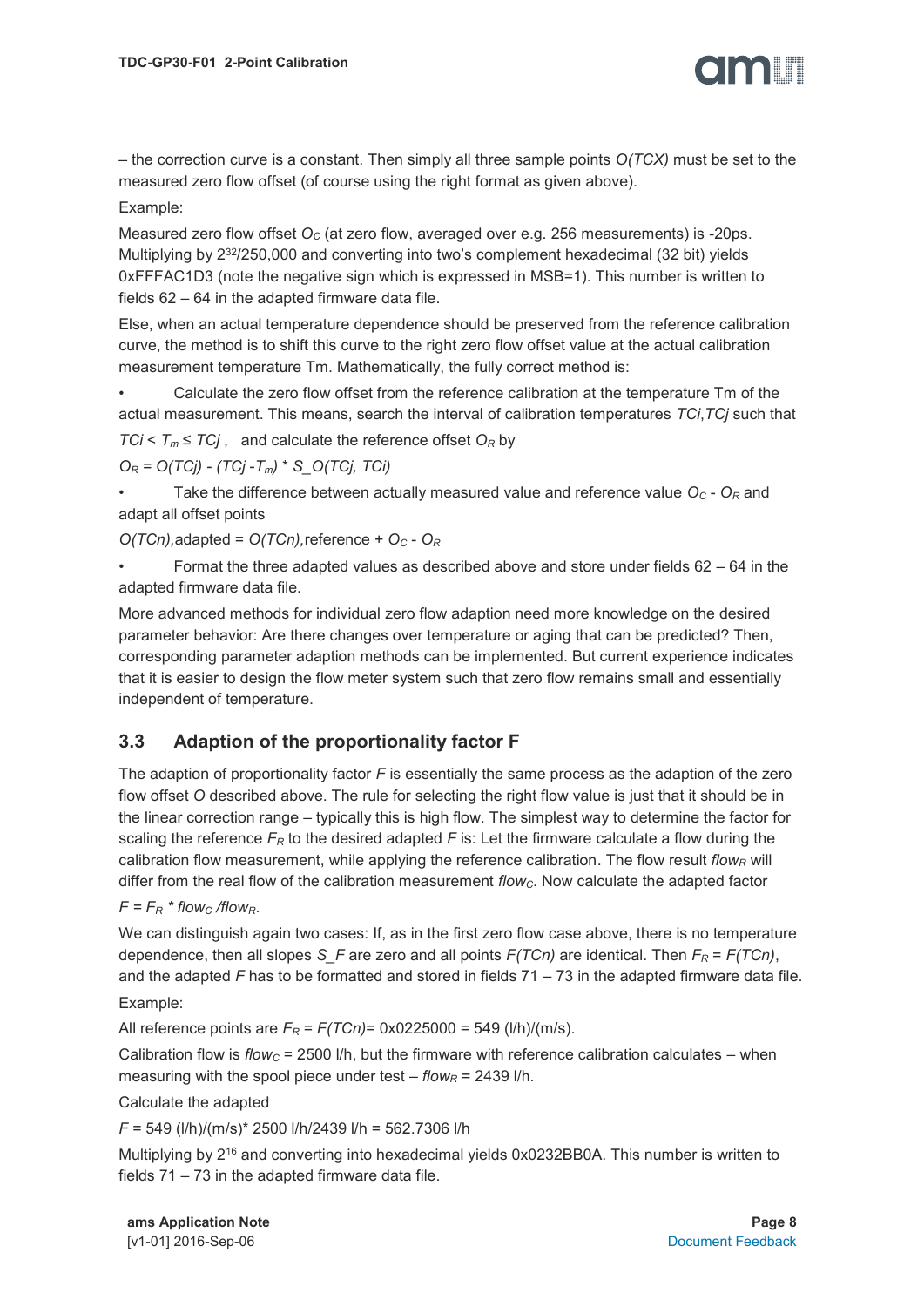

The other case, where an actual temperature dependence from the reference calibration should be preserved, is more common in case of the proportionality factor. In this case it is important to do the adaption of OS before, such that the chip's reference flow calculation takes place at the right temperature and thus results in the right value *flowR*. Now all the flow points *F(TCj)* as well as all the slopes *S\_F(TCj,TCi)* have to be adapted by multiplication with *flow<sub>c</sub>* /*flow<sub>R</sub>*. The six results have to be formatted as above and stored in fields  $68 - 73$  in the adapted firmware data file.

Again, more advanced methods to determine adapted proportionality factors require more knowledge on how the parameters change, in order to develop rules for advanced parameter adaption.

#### <span id="page-8-0"></span>**4 2-point calibration in Practice**

With calibration three parameters will be corrected:

SUMTOF offset *Os*,

This offset is used in temperature calculation and reflects the fact that the Up- and Down-TOF-measurements do not represent the actual physical travel time of the sound, but also include some additional time. *O<sup>s</sup>* is a general constant of the calibration and doesn't depend on temperature.

Zero flow offset *O*.

This offset is the remaining measurement error at Zero flow. In general, *O* is a function of temperature.

Linear proportionality factor *F*

This factor corrects the proportionality between measured DIFTOF (or flow speed) and actual flow. *F* defines the simple proportionality between DIFTOF and flow in sufficiently linear flow regions (typically high flow). Note that *F* is a function of temperature, too.

Therefore, mount the device under test and measure the real temperature of the water by a reference on the test bench. Then measure time-of-flight at zero flow and at high flow. With firmware on the chip, you can read SUMTOF and DIFTOF directly from RAM address 8 and 7. As an alternative, without the need of firmware, you can read the original TOF\_UP and TOF\_DOWN from RAM addresses 0x80 and 0x84.

By means of the Excel sheet described below or your own production software you calculate the corrected firmware data and write them back into FWD2 of the chip.

#### <span id="page-8-1"></span>**4.1 Excel Support**

We provide an Excel document that allows the user to enter his measurement data and to calculate the appropriate correction values. The file shows where to read data and where to write back data. In addition, it displays the formulas so that users can implement those calculations into their own production software.

The yellow fields show the fixed parameters as defined in the FWD2 after characterization.

The orange fields shows data that have to be collected from reference instruments at the test bench.

The green field are the time-of-flight data as measured by the GP30 in the device under test. The blue field display the corrected parameters that the user shall write back into FWD2.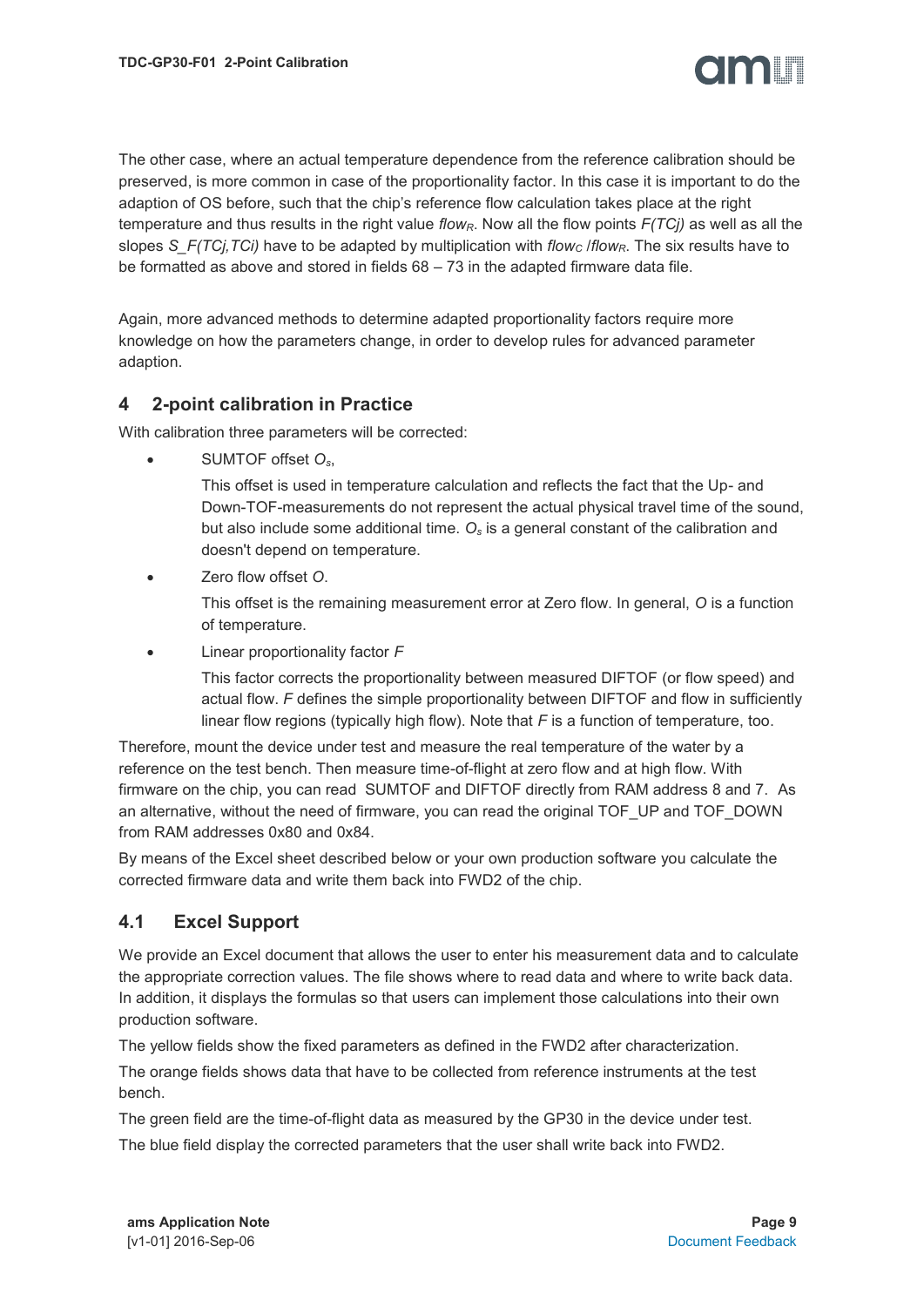The light blue boxes on the right show the formulas embedded. User can take this to implement the calculation in their own software.

#### <span id="page-9-0"></span>**4.1.1 SUMTOF Offset**

In the first step, A.1, the temperature calculation based on SUMTOF is calibrated.

The data needed are:

- The real temperature, read from the reference device.
- The real high-speed clock as given by clock calibration. Read from address 0x5F.
- The real SUMTOF as measured by GP30. Read from address 0x08.
- As default the values from FWD2 for the sound path with flow and without flow.

Figure 4: Excel sheet – SUMTOF offset correction

|                                                                                                            | 2-Point Calibration with ams/acam Firmware<br>Active firmware, so you can read SUMTOF and DIFFTOF                                                                                                                                                                                                                                                                                                                                                                                                                                                                                                                                                                                                                                                                                                                                                                                                                                                                                                                                                                                                                                                                | <b>amin</b><br>v0.4<br>2016-Sep-06                                                                                                                                                                                                     |                                                                                                                                                                                                                  |                                                                                                                                                                                                                                                                                                                                                                                                                                                                                                 |
|------------------------------------------------------------------------------------------------------------|------------------------------------------------------------------------------------------------------------------------------------------------------------------------------------------------------------------------------------------------------------------------------------------------------------------------------------------------------------------------------------------------------------------------------------------------------------------------------------------------------------------------------------------------------------------------------------------------------------------------------------------------------------------------------------------------------------------------------------------------------------------------------------------------------------------------------------------------------------------------------------------------------------------------------------------------------------------------------------------------------------------------------------------------------------------------------------------------------------------------------------------------------------------|----------------------------------------------------------------------------------------------------------------------------------------------------------------------------------------------------------------------------------------|------------------------------------------------------------------------------------------------------------------------------------------------------------------------------------------------------------------|-------------------------------------------------------------------------------------------------------------------------------------------------------------------------------------------------------------------------------------------------------------------------------------------------------------------------------------------------------------------------------------------------------------------------------------------------------------------------------------------------|
| 6.<br>8<br>$\overline{9}$<br>10                                                                            | Premise: A general set of calibration coefficients exists already. The production of spool pieces and transducers is stable enough that<br>this general set of coefficient can be applied to all devices under test.<br>Target: Final adoption for each individual device in production by 2-point calibration, measurement of zero flow and maximum flow at<br>known temperature.<br>Necessary adjustments:<br>1. SUMTOF offset O., This offset is used in temperature calculation and reflects the<br>fact that the Up- and Down-TOF-measurements do not represent the actual physical<br>travel time of the sound, but also include some additional time. O, is a general<br>constant of the calibration and doesn't depend on temperature.<br>2. Zero flow offset 0. This offset is the remaining measurement error at Zero flow. In<br>general. O is a function of temperature, too.<br>3. Linear proportionality factor F between measured DIFTOF (or flow speed) and actual<br>flow. F defines the simple proportionality between DIFTOF and flow in sufficiently<br>linear flow regions (typically high flow). Note that F is a function of temperature. | = Read from RAM<br>- Common parameter, in NVRAM<br>= Read from test bench<br>- Result to write back to NVRAM                                                                                                                           |                                                                                                                                                                                                                  |                                                                                                                                                                                                                                                                                                                                                                                                                                                                                                 |
| 11<br>12<br>$\overline{13}$                                                                                | Action: Mount the device under test, set flow to zero and measure SUMTOF, DIFTOF and the temperature.                                                                                                                                                                                                                                                                                                                                                                                                                                                                                                                                                                                                                                                                                                                                                                                                                                                                                                                                                                                                                                                            |                                                                                                                                                                                                                                        |                                                                                                                                                                                                                  |                                                                                                                                                                                                                                                                                                                                                                                                                                                                                                 |
| 14 A.1<br>15                                                                                               | <b>SUMTOF offset O.</b><br>Action: Measure SUMTOF (Tof UP + ToF DOWN) at zero flow, averaged over 256 measurements                                                                                                                                                                                                                                                                                                                                                                                                                                                                                                                                                                                                                                                                                                                                                                                                                                                                                                                                                                                                                                               |                                                                                                                                                                                                                                        |                                                                                                                                                                                                                  | Basic formula: $O_7$ = SUMTOF - 2*(S <sub>o</sub> + S <sub>r</sub> )/v,<br><b>Realization in Excel:</b>                                                                                                                                                                                                                                                                                                                                                                                         |
| 16<br>17<br>18<br>19<br>20<br>21<br>22<br>$\begin{array}{c} 23 \\ 24 \\ 25 \end{array}$<br>$\overline{26}$ | <b>Measured SUMTOF value</b><br><b>Measured Temperature</b><br>RAM Adr 8<br>т.,<br>٩è<br><b>RAM R TOF SUM</b><br>in ns<br><b>24A454A</b><br>146484.022<br>146484.022<br>Average 256 measuremnent<br>10A3354C<br>Field 58, Hex address 0x13A<br>O <sub>s</sub> in Hex                                                                                                                                                                                                                                                                                                                                                                                                                                                                                                                                                                                                                                                                                                                                                                                                                                                                                             | Measured true HS clock<br>Ram adr 0x5F<br>RAM R TDC CLK MHz<br>T <sub>ns</sub><br>4002284 249.8573<br>003D11EC<br>Initial firmware data: FWD<br><b>FWD address</b><br>c. 0000048D Field 61 Adr 0x130<br>So 00000F5C Field 60 Adr 0x13B | Calculation of v. according to Del Grosso et al.<br>Polynomial 5th order<br>$v_r$ [m/s]<br>PolS<br>1485.384364<br>Calculation of offset Os:<br>S Declinm<br>0.01850891 40778.76335<br>1213<br>3932<br>0.05999756 | Os = DEC2HEX(R23*2^16/SLS20)<br>where R23=(D21-2*(Q23+Q24)/P20*10^-9)<br>D21 = measure SUMTOF = average of HEX2DEC(C20)*SLS20/2^16<br>C20 = Ram address 8 content SUMTOF<br>\$L\$20 = calibrated Tref =10^9/HEX2DEC(J20)<br>$O23 = HEX2DECISf1/2^*16$<br>O24 = HEX2DEC(So)/2^16<br>P20 = Speed of sound<br>$-1402.38677 + 5.03798765 + 18 - 5.80980033 - 10^2 - 2720^2$<br>+3,3429665*10^-4*F20^3 - 1,47936902*10^-6*F20^4<br>+3.14893508*10^-9*F20^5<br>where F20 = measured temperature in °C |

Write back the new value for *O<sup>S</sup>* in to FWD2 cell 58 and download the data to the chip.

#### <span id="page-9-1"></span>**4.1.2 Zero Flow Offset**

In a second step, the zero flow offset is corrected. Read the DIFFTOF value from address 0x07. Double-check the FWD2 data for the temperature points *TC1* to *TC4* as well as the initial firmware data for *O(TC2)* to *O(TC4)* and *S\_O(TC2)* to *S\_O(TC4)*.

Option 1 describes a situation where the zero flow offset is small and does not depend much on temperature. In this case, one and the same value can be used.

Option 2 describes the more common case that the offset is corrected individually between four reference points of temperature.

Data needed are:

- The real temperature, read from the reference device.
- The real high-speed clock as given by clock calibration. Read from address 0x5F.
- The real DIFTOF as measured by GP30. Read from address 0x07.
- Default the values from FWD2 for *TC*, *O(TC)* and *S\_O(TC)*.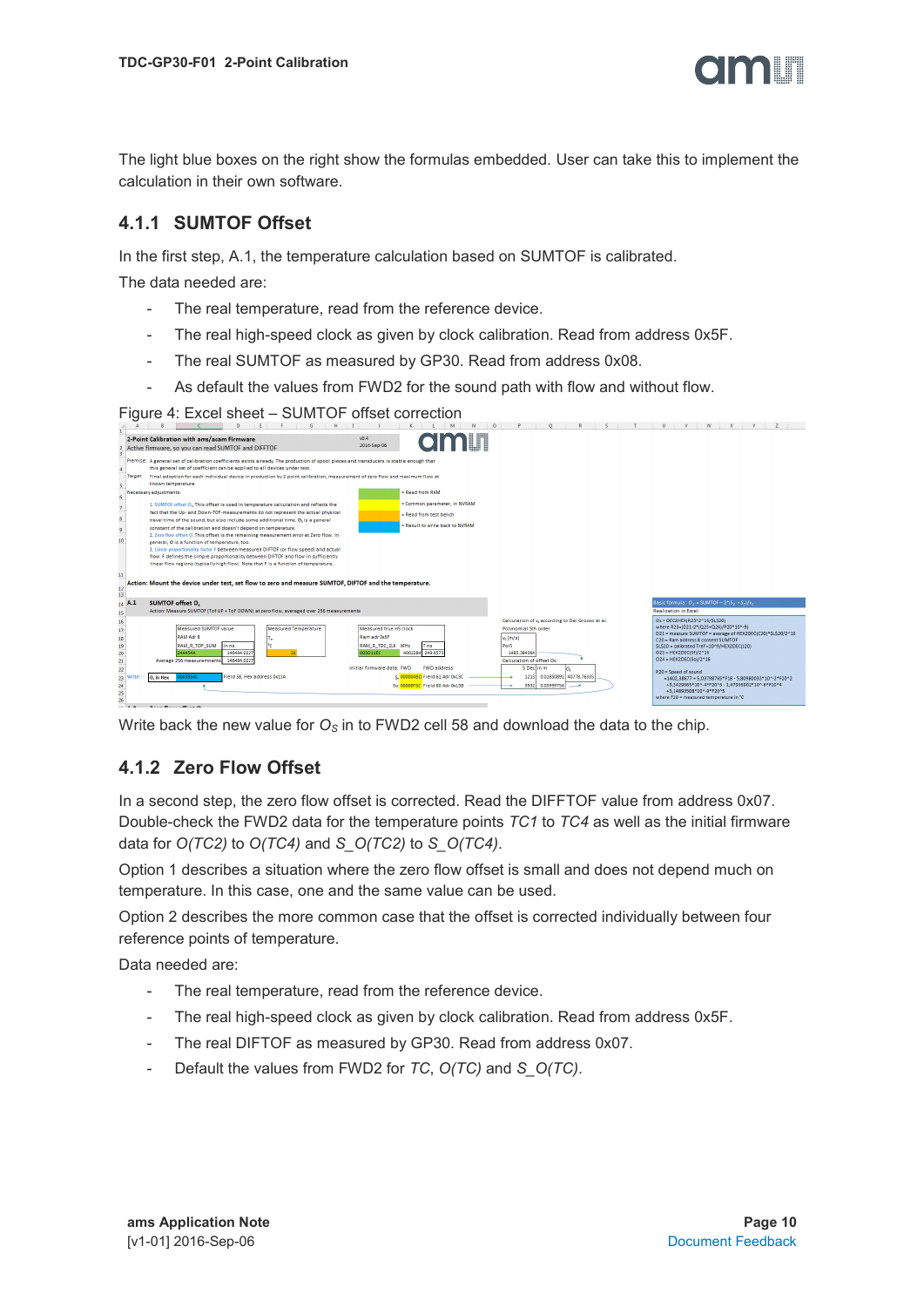|                                                                |                                                                               |                                                                                                                                                                                                                            | $\overline{G}$                                                                                                                                                                                                                                                                                                                                                                   | $H$   1   J   K   L   M   N   O   P   Q   R   S   T   U   V   W   X   Y   Z                                                                                                                                                                                                                                                                                                                                                                                                                                                                                                                                                                                                                                                                                                                                                 | AA |
|----------------------------------------------------------------|-------------------------------------------------------------------------------|----------------------------------------------------------------------------------------------------------------------------------------------------------------------------------------------------------------------------|----------------------------------------------------------------------------------------------------------------------------------------------------------------------------------------------------------------------------------------------------------------------------------------------------------------------------------------------------------------------------------|-----------------------------------------------------------------------------------------------------------------------------------------------------------------------------------------------------------------------------------------------------------------------------------------------------------------------------------------------------------------------------------------------------------------------------------------------------------------------------------------------------------------------------------------------------------------------------------------------------------------------------------------------------------------------------------------------------------------------------------------------------------------------------------------------------------------------------|----|
| $27 \, \text{A.2}$                                             |                                                                               | Zero flow offset O                                                                                                                                                                                                         |                                                                                                                                                                                                                                                                                                                                                                                  |                                                                                                                                                                                                                                                                                                                                                                                                                                                                                                                                                                                                                                                                                                                                                                                                                             |    |
| 28                                                             |                                                                               | Action: Measure zero flow, averaged over 256 measurements                                                                                                                                                                  |                                                                                                                                                                                                                                                                                                                                                                                  |                                                                                                                                                                                                                                                                                                                                                                                                                                                                                                                                                                                                                                                                                                                                                                                                                             |    |
| 29 30 31 32 33 34 35 36 37                                     | $Oc =$                                                                        | Measured DIFTOF value<br>RAM Adr 7<br>RAM R TOF DIFF<br>4294967252<br><b>FFFFFD4</b><br>80000000<br>2147483648<br>$44 - 1$<br>Sign corrected<br><b>DIFTOF</b><br>$-167.75$ ps<br>$-167.75$ ps<br>Average 256 measuremnents | TC1 000CB86D<br>12.72 Field 54. Hex address 0x136<br>TC2 00151F37<br>21.12 Field 55. Hex address 0x137<br>TC3 001C8A44<br>28.54 Field 56. Hex address 0x138<br>TC4 00357176<br>53.44 Field 57. Hex address 0x139                                                                                                                                                                 | Basic formula: O(TC) = O.                                                                                                                                                                                                                                                                                                                                                                                                                                                                                                                                                                                                                                                                                                                                                                                                   |    |
| 38<br>39<br>40                                                 | Option 1                                                                      | Condition: The zero flow offset is small and has small temperature dependence                                                                                                                                              |                                                                                                                                                                                                                                                                                                                                                                                  | <b>Realization in Excel:</b>                                                                                                                                                                                                                                                                                                                                                                                                                                                                                                                                                                                                                                                                                                                                                                                                |    |
|                                                                |                                                                               | All sample points O(TX) are equal and all zero flow offset slopes (S_O)are zero                                                                                                                                            |                                                                                                                                                                                                                                                                                                                                                                                  | Correct for                                                                                                                                                                                                                                                                                                                                                                                                                                                                                                                                                                                                                                                                                                                                                                                                                 |    |
| 41                                                             |                                                                               |                                                                                                                                                                                                                            | Initial firmware data: FWD<br><b>FWD address</b>                                                                                                                                                                                                                                                                                                                                 | O(TC2) = O(TC3) = O(TC4) =RIGHT(DEC2HEX(SDS37*2^16/SLS20/1000+Q42);8)<br>Decimal Inegative values<br>= initial O(TCN) + Osset(ps)/Tref                                                                                                                                                                                                                                                                                                                                                                                                                                                                                                                                                                                                                                                                                      |    |
| 42 Write                                                       | O(TC2)                                                                        | FFFFFD4<br>Field 62. Hex address 0x13E                                                                                                                                                                                     | OITC2) 00000000 Field 62. Hex address 0x13E                                                                                                                                                                                                                                                                                                                                      |                                                                                                                                                                                                                                                                                                                                                                                                                                                                                                                                                                                                                                                                                                                                                                                                                             |    |
| 43 Write                                                       | O(TC3)                                                                        | <b>FFFFFD4</b><br>Field 63, Hex address 0x13F                                                                                                                                                                              | OITC31<br>00000000 Field 63. Hex address 0x13F<br>All three need to be equal-                                                                                                                                                                                                                                                                                                    | measured & averaged offset = D36+D35*SLS20*1000/2^16*E35                                                                                                                                                                                                                                                                                                                                                                                                                                                                                                                                                                                                                                                                                                                                                                    |    |
| 44 Write                                                       | O(TCA)                                                                        | FFFFFD4<br>Field 64. Hex address 0x140                                                                                                                                                                                     | 00000 Field 64. Hex address 0x140<br>OITC41                                                                                                                                                                                                                                                                                                                                      | - Ramm address 7 * Tref *1000                                                                                                                                                                                                                                                                                                                                                                                                                                                                                                                                                                                                                                                                                                                                                                                               |    |
| 45 46 47 48 49 50 51 52 53 54                                  |                                                                               |                                                                                                                                                                                                                            | S_O(TC2)<br>0000000 Field 65. Hex address 0x141<br>All three need to be zero - > S. OITC3)<br>000 Field 66, Hex address 0x142<br>S O(TC4) 00000000 Field 66, Hex address 0x143                                                                                                                                                                                                   | taking into account the sign                                                                                                                                                                                                                                                                                                                                                                                                                                                                                                                                                                                                                                                                                                                                                                                                |    |
|                                                                | Condition: Follow temperature dependence of reference calibration<br>Option 2 |                                                                                                                                                                                                                            |                                                                                                                                                                                                                                                                                                                                                                                  |                                                                                                                                                                                                                                                                                                                                                                                                                                                                                                                                                                                                                                                                                                                                                                                                                             |    |
|                                                                |                                                                               | Shift the reference curve to the right offset at given temperature                                                                                                                                                         |                                                                                                                                                                                                                                                                                                                                                                                  |                                                                                                                                                                                                                                                                                                                                                                                                                                                                                                                                                                                                                                                                                                                                                                                                                             |    |
| 55 Write<br>56 Write<br>57 Write<br>58<br>59<br>60<br>61<br>62 | OffC21 adapt<br>O(TC4) adap 000092E8                                          | Field 62, Hex address 0x13E<br>10580<br>O(TC3) adac 0001D389<br>Field 63. Hex address 0x13F<br>Field 64, Hex address 0x140                                                                                                 | Reference offset: -167.75 ps<br>Initial firmware data: FWD<br><b>FWD address</b><br>OITC2) 00075313 Field 62. Hex address 0x13E<br>OITC3) 0009210F Field 63, Hex address 0x13F<br>O(TC4) 0007E06E Field 64, Hex address 0x140<br>S_O[TC2) 00002C16 Field 65, Hex address 0x141<br>S O(TC3) 00001810 Field 66, Hex address 0x142<br>S_OITC4) FFFFE796 Field 66, Hex address 0x143 | $O_B = O(TGJ) - (TCJ-Tm) * S_0(TGJ,TCI)$<br>where $TCI \times T_-\leq TCI$<br>Basic formula: OR = O(TCj) - (TCj -Tm) * S_O(TCj, TO), O(TCn),adapted = O(TCn),reference + OC - OR<br>$O(TCn)$ , adapted = $O(TCn)$ , reference + $O_n$ - $O_n$<br>decimal negative?<br>O(TCN)+Oc-Or Realization in Excel:<br>Or<br>480019<br>1 478642.9<br>480019<br>1421 $O_n = O(TC_i) - (TC_i - T_m) * S\_O(TC_i, TC_i)$ $O_n = O(TC_i) - (TC_i - T_m) * S\_O(TC_i, TC_i)$ $O(TCn)$ , adapted =<br>598287<br>598287<br>$119689$ O(TCn), reference + O <sub>c</sub> - O <sub>n</sub><br>n<br>$\overline{\phantom{a}}$<br>516206<br>516206<br>37608<br>O(TCN)adapted = Q55+\$D\$35-\$5\$58<br>$Q_6$ ; 478642<br>$Q55 = O(TCN)$<br>11286<br>11286<br>$SDS35 = OC = measured DIFFOF$<br>6928<br>6928<br>$SSSS8 = Or$<br>$-6250$<br>4294961046 |    |

#### Figure 5: Excel sheet – Zero flow offset correction

Write back the new values for *O(TC)* in to FWD2 cells 62 to 64 and download the data to the chip.

#### <span id="page-10-0"></span>**4.1.3 Proportionality Factor F**

As a last step, apply flow. Read the calculated flow value from address 0x02. Double-check the FWD2 data for the temperature points *TC1* to *TC4* as well as the initial firmware data for *F(TC2)* to *F(TC4)* and *S\_F(TC2)* to *S\_F(TC4)*.

Option 1 describes a simplified situation where the factor offset is small and does not depend much on temperature. In this case, one and the same value can be used.

Option 2 describes the more common case that the factor offset and slope is corrected individually between four reference points of temperature.

The data needed are:

- The real temperature, read from the reference device.
- The real high-speed clock as given by clock calibration. Read from address 0x5F.
- The real SUMTOF as measured by GP30. Read from address 0x08.
- As default the values from FWD2 for *F(TC)* and *S\_F(TC)*.

Figure 6: Excel sheet – Flow correction / Proportionality factor



Write back the new values for *F(TC)* in to FWD2 cells 62 to 64 and download the data to the chip. Having that done the device under test is calibrated.

**ams Application Note Page 11** [v1-01] 2016-Sep-06 [Document Feedback](http://www.ams.com/Document-Feedback)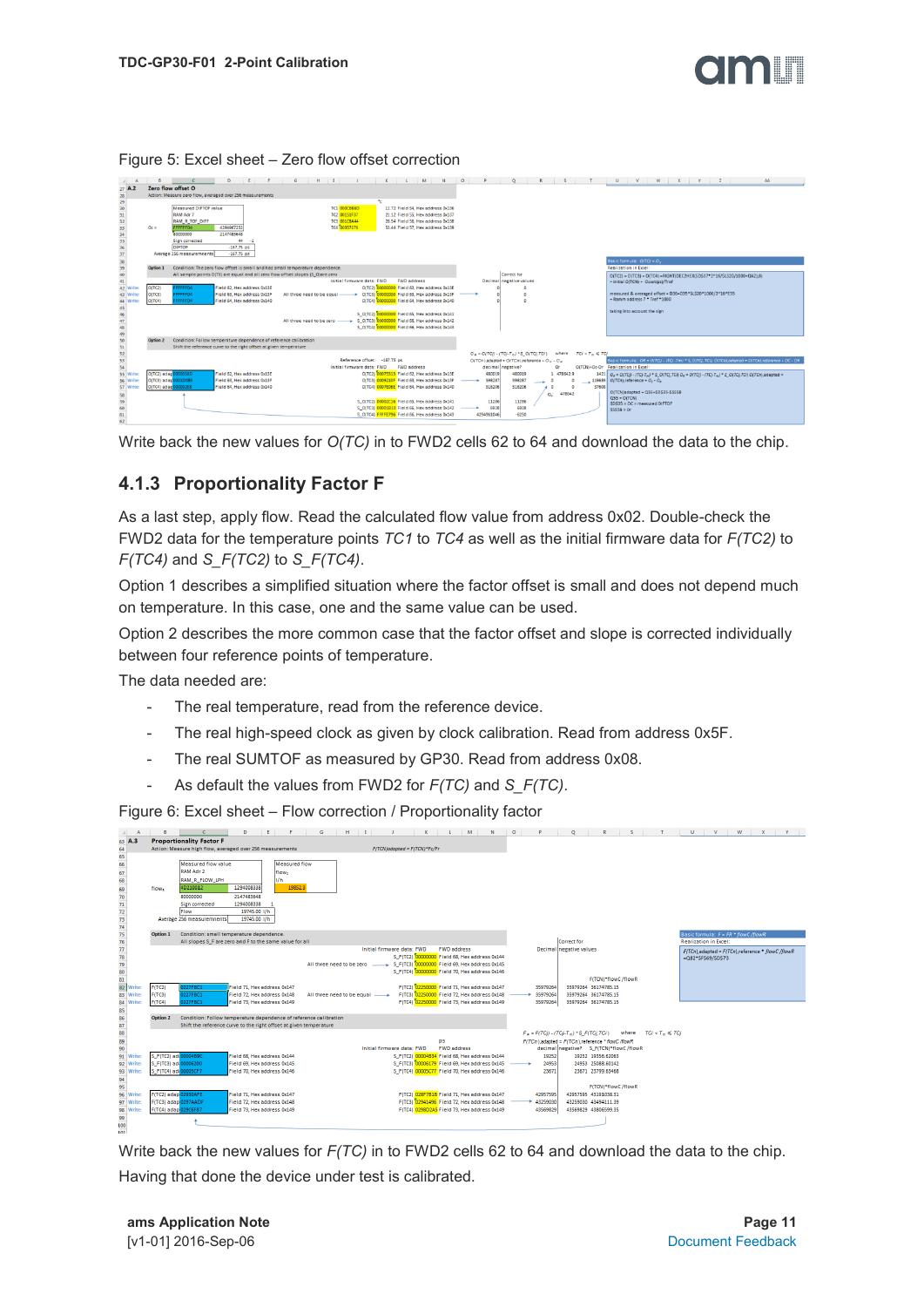

Please watch our video tutorial for the first step, SUMTOF correction. It can be downloaded from: http://www.acam.de/fileadmin/Download/\_software/UFC/GP30\_SUMTOF\_Cal.zip



The principal method is the same for steps 2 and 3, zero flow and flow calibration.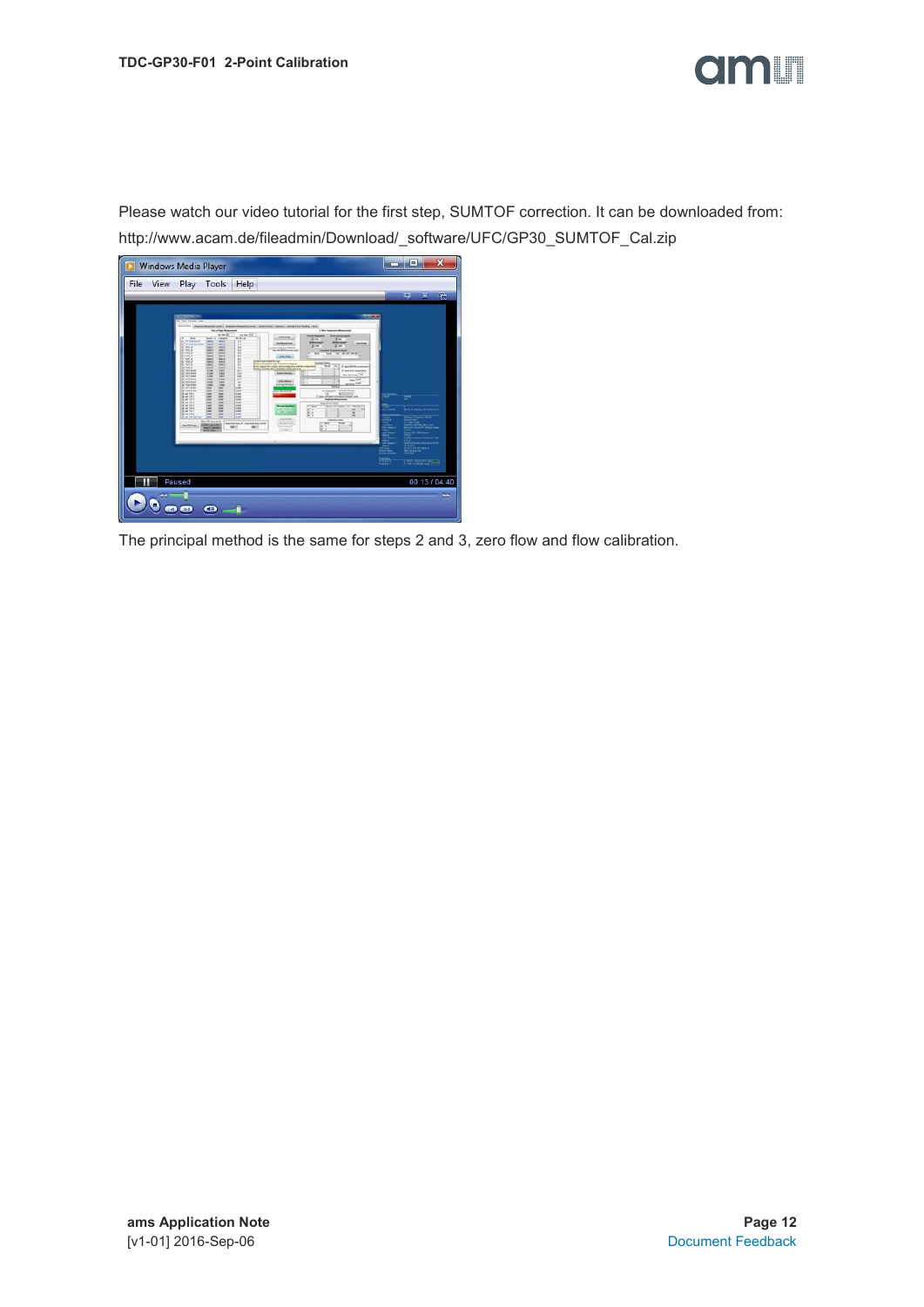

#### <span id="page-12-0"></span>**5 Contact Information**

**Buy our products or get free samples online at:** [www.ams.com/ICdirect](http://www.ams.com/ICdirect)

**Technical Support is available at:** [www.ams.com/Technical-Support](http://www.ams.com/Technical-Support)

**Provide feedback about this document at:** [www.ams.com/Document-Feedback](http://www.ams.com/Document-Feedback)

**For further information and requests, e-mail us at:** [ams\\_sales@ams.com](mailto:ams_sales@ams.com)

**For sales offices, distributors and representatives, please visit:**  [www.ams.com/contact](http://www.ams.com/contact)

**Headquarters** ams AG Tobelbaderstrasse 30 8141 Premstaetten Austria, Europe

Tel: +43 (0) 3136 500 0 Website: [www.ams.com](http://www.ams.com/)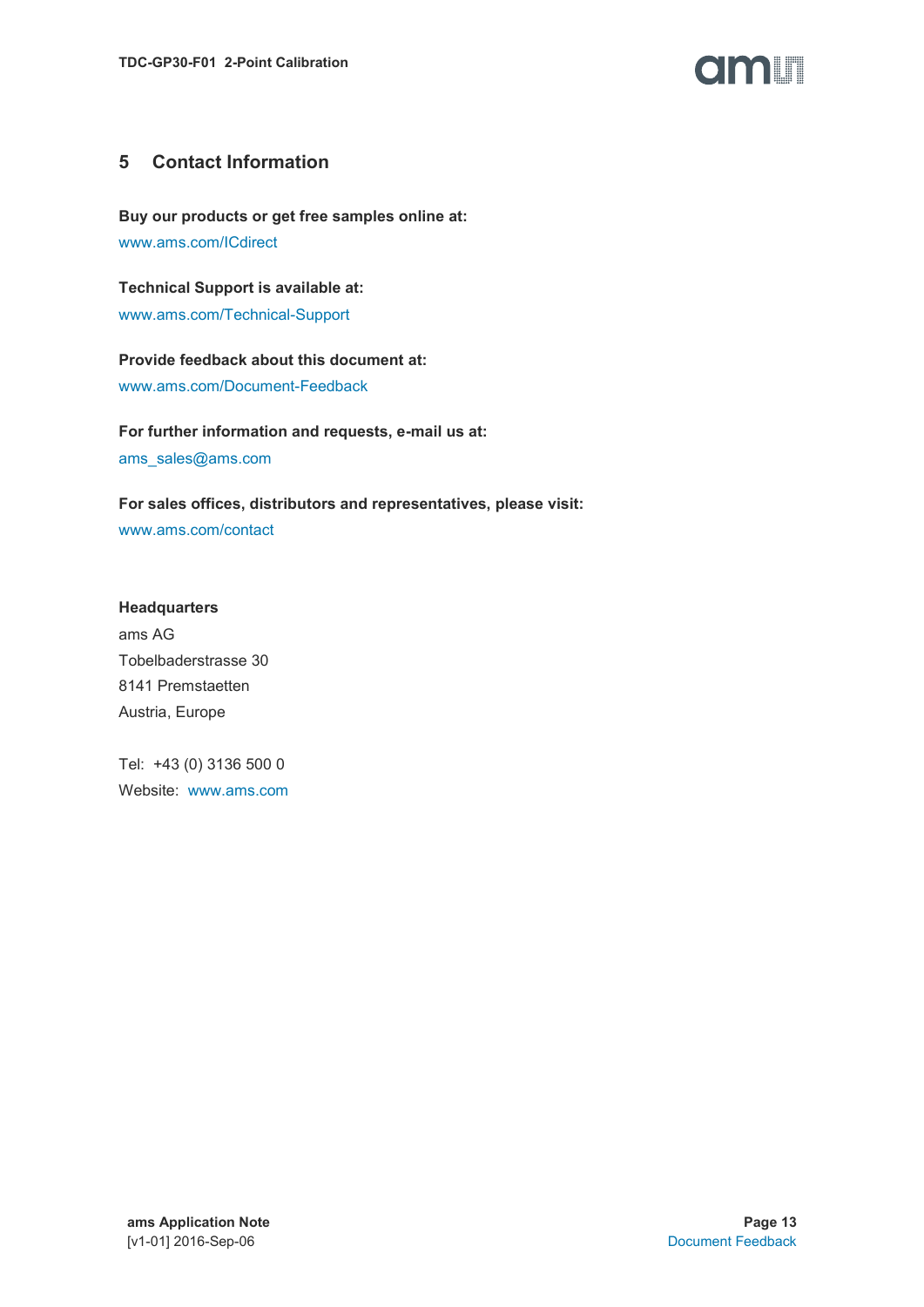### TION T

#### <span id="page-13-0"></span>**6 Copyrights & Disclaimer**

Copyright ams AG, Tobelbader Strasse 30, 8141 Premstaetten, Austria-Europe. Trademarks Registered. All rights reserved. The material herein may not be reproduced, adapted, merged, translated, stored, or used without the prior written consent of the copyright owner.

Information in this document is believed to be accurate and reliable. However, ams AG does not give any representations or warranties, expressed or implied, as to the accuracy or completeness of such information and shall have no liability for the consequences of use of such information.

Applications that are described herein are for illustrative purposes only. ams AG makes no representation or warranty that such applications will be appropriate for the specified use without further testing or modification. ams AG takes no responsibility for the design, operation and testing of the applications and end-products as well as assistance with the applications or end-product designs when using ams AG products. ams AG is not liable for the suitability and fit of ams AG products in applications and end-products planned.

ams AG shall not be liable to recipient or any third party for any damages, including but not limited to personal injury, property damage, loss of profits, loss of use, interruption of business or indirect, special, incidental or consequential damages, of any kind, in connection with or arising out of the furnishing, performance or use of the technical data or applications described herein. No obligation or liability to recipient or any third party shall arise or flow out of ams AG rendering of technical or other services.

ams AG reserves the right to change information in this document at any time and without notice.